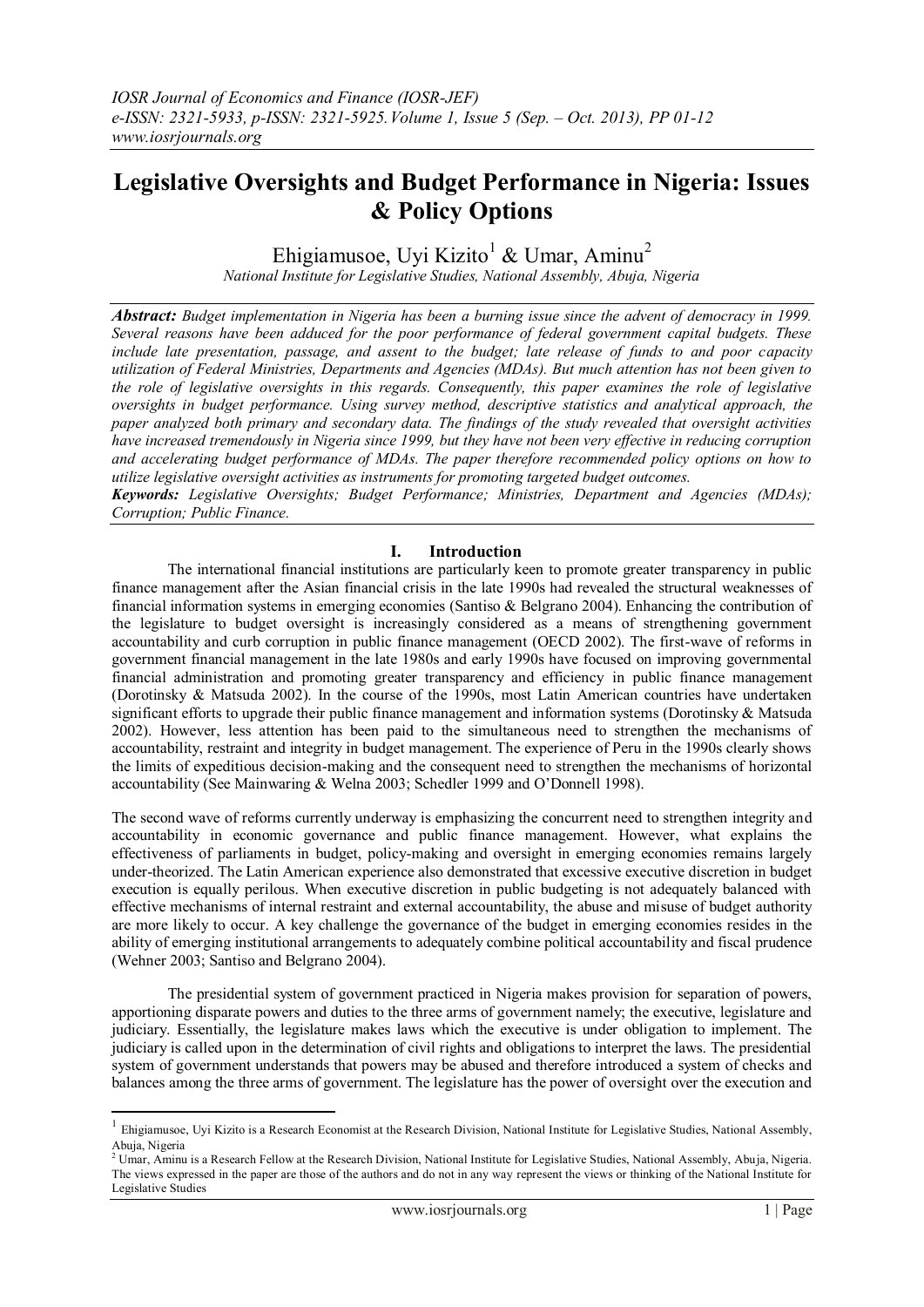administration of laws by the executive. The executive holds the powers of investigation, coercion and implementation of laws and can as well use these powers to call the legislature and judiciary to account (Onyekpere 2012). Thus, it is a system created for the overall benefit of the citizens

Legislative oversight refers to the review, monitoring, and supervision of the executive arm of government, including the numerous Federal Ministries, Departments and Agencies (MDAs)"s programs, activities, and policy implementation by the National Assembly. The legislature exercises this power largely through its legislative committee system. Legislative oversight authority derives from its "implied" powers in the Constitution, and House & Senate rules. It is an integral part of the Nigerian system of checks and balances. Oversight as an outgrowth of this principle serves a number of overlapping objectives and purposes such as improvement in the efficiency, economy, and effectiveness of governmental operations; evaluation of programs and performance; detection and prevention of poor administration, waste, abuse, arbitrary and capricious behaviour, or illegal and unconstitutional conduct etc

Since the return to civil rule in 1999 in Nigeria, the federal capital budgets have been poorly implemented by the executive. Hardly has capital budget implementation risen above 50 per cent at the end of the fiscal year. When this fact is juxtaposed against the background that the recurrent part of the budget has been consuming about 70 per cent of the budget, then the implication is that Nigeria has been dedicating about 15 per cent of the overall annual budget to capital expenditure (Onyekpere 2012). This has led to poor social indicators, infrastructural deficit, poverty massive unemployment and underdevelopment. What is the role of the legislature in all of these? This is where the power of oversight vested in the National Assembly by Sections 88 and 89 of the 1999 Constitution as amended should be utilized (Onyekpere 2012).

By Section 88 of the Constitution, the National Assembly is empowered to conduct investigations into any matter or thing with respect to which it has power to make laws. It also has power to conduct investigations into the conduct or affairs of any person, authority, ministry or government department charged, or intended to be charged with the duty or responsibility of executing or administering laws enacted by it and the disbursement or administration of funds appropriated or to be appropriated by the lawmakers. These powers are meant inter alia to correct defects in existing laws and for the enactment of new laws, expose corruption, inefficiency or waste in the system or disbursement of money appropriated by the legislature. By Section 89, the National Assembly has powers to procure evidence needed for the investigation, require evidence to be given on oath, compel the attendance of witnesses on the pain of punishment if they fail to attend, etc.

Analysts have argued that legislative oversight committees have not been very effective in stimulating MDAs to the attainment of budget outcomes. They argued that some legislative committees use oversight activities to intimidate rather than to encourage Ministries, Departments and Agencies (MDAs) to perform at optimum levels especially in the areas of budget implementation. The analysts raised the issues of transparency and accountability as well as the resources expended in oversight activities when juxtaposed with the benefits of such investigations. These, among other things, made them to arrive at the conclusion that oversights activities have not been very beneficial to Nigeria. On the other hand, another school of thought believed that legislative oversights help to accelerate the performance of many Ministries, Departments and Agencies (MDAs) in Nigeria. They contended that oversight functions serve as checks and balances on the activities of the executive arm of government, including Federal MDAs and therefore help to promote their overall performance. As the debate on the efficacy of legislative oversight continues, it becomes imperative to empirically examine the relationship between legislative oversights and budget performance of MDAs in Nigeria. The broad objective of this study is to examine the role of legislative oversights in budget performance in Nigeria. Specifically, the study seeks to analyze the issues and challenges of legislative oversights in Nigeria and proffers policy options for Nigeria on how to effectively utilize legislative oversights to enhance budget performance.

Following this introduction, the remaining part of the paper is divided into four parts. Section two presents the conceptual and empirical issues. Section three contains the methodology adopted in the study, while section four presents the findings and policy implications of the study. Section five contains the policy options, recommendations and conclusion.

## **II. Conceptual And Empirical Issues**

#### *2.1 Legislative Oversight and Ministries, Departments and Agencies (MDAs)*

Legislative oversight refers to the legislature's review and evaluation of selected activities of the executive branch of government. The legislative branch conducts oversight activities because it has not only the power to enacts new programs for the state, but also has a duty to ensure that existing programs are implemented and administered efficiently, effectively, and in a manner consistent with legislative intent. While oversight is one of the major focuses of legislative committees, it is an integral part of the legislative process that is often difficult to separate from the law-making process. Oversight is the focus of some selected committees and special oversight committees and can also be part of the hearings and work of standing committees (Stair-Hall 2011).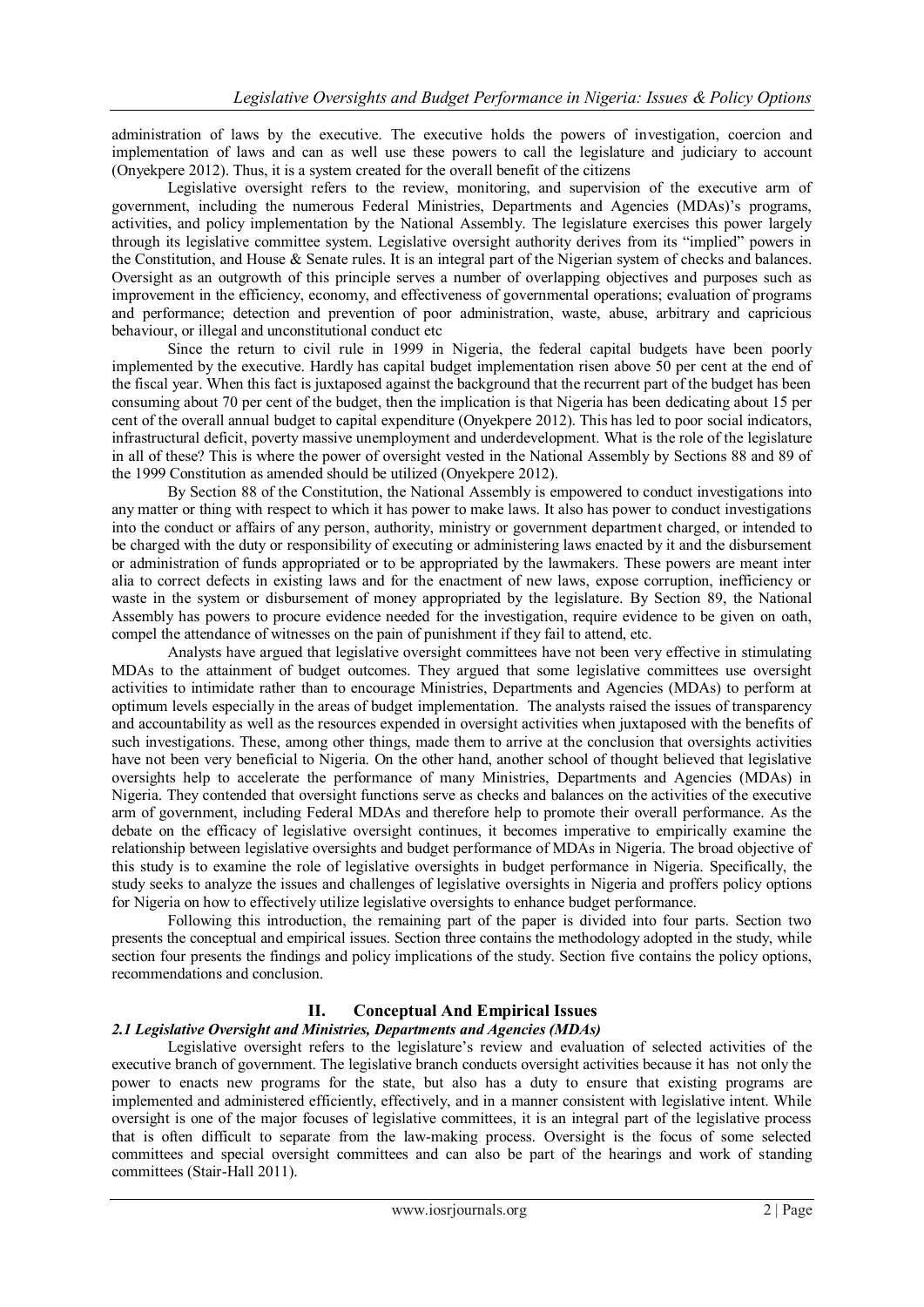According to Stair-Hall (2011), the budget process includes many oversight activities, because during the annual appropriation process, the National Assembly must relate the overall value of a program to other programs competing for funding from limited state resources. To some extent, legislature determine relative funding levels for programs on the basis of information they receive by questioning executive branch's administrators during budget hearings. Oversight as an outgrowth of this principle serves a number of overlapping objectives and purposes which include;

- Improvement in the efficiency, economy, and effectiveness of governmental operations;
- Evaluation of programs and performance;
- Detection and prevention of poor administration, waste, abuse, arbitrary and capricious behaviour, or illegal and unconstitutional conduct;
- Protection of civil liberties and constitutional rights:
- Informing the general public and ensuring that executive policies reflect public interest;
- Gathering information to develop new legislative proposals or to amend existing statutes;
- Ensuring administrative compliance with legislative intent; and
- Prevention of executive encroachment on legislative authority and prerogatives (See Wikipedia).

Writing on the role of parliamentary committees, Stapenhurst (2012) submitted that legislative committees are the engine rooms of the Legislature, and where the committee system is underdeveloped, the budgetary role of the legislature tends to be weak. Pelizzo and Stapenhurst, (2008) asserted that specialized committees have emerged as fundamental tools for oversight in general and for the budget process and spending of public monies in particular. In many parliaments, the Public Accounts Committee (PAC) serves as the audit committee of parliament, making it a core institution of public financial accountability. Anderson (2008) noted that effective oversight committees are most often those with supportive staff, useful partners, and allies from the bureaucracy and civil society. Legislatures and their committees are often assisted in their oversight function by extra parliamentary accountability institutions, such as supreme audit institutions and ombudsmen. Parliamentary budget office may also provide independent expertise and support to parliament. The author stressed the potential value of such independent analytical budget units in putting the legislature on a more equal footing with the executive and in increasing the overall transparency, credibility, and accountability of the budget process and such units must be nonpartisan, independent, and objective to successfully fulfill their core functions (Anderson 2008).

In the  $7<sup>th</sup>$  Nigeria's National Assembly, there are 56 standing committees in the Senate and 90 standing committees in the House of Representatives, most of which perform oversight functions.

It is a common knowledge that corruption is prevalent in the administration of Ministries, Departments and Agencies (MDAs) in Nigeria. But what is worrisome is the inability of parliament to address this cankerworm that is eating deep into the fabrics of our society. If corruption is the bane of budget performance in MDAs, it is expected that the parliament through oversights should examine the activities of these MDAs with a view to unravelling the corrupt practices that are militating against budget outcomes. To this effect, the Amended 1999 Constitution of the Federal Republic of Nigeria granted the power of investigation to the parliament in sections 88 and 89 of the constitution.

The executive has responsibility for drafting and implementing the budget while the role of parliament is to check that this responsibility is successfully fulfilled. Warren & Joachim,  $(2004)$  noted that the parliament can assist government Departments and Agencies to plan and implement budgets more effectively and efficiently and in the process help to curb corruption, reduce the gaps between planned and actual budgets, and engender greater efficiency in Departmental spending. Corroborating this view, Santiso & Belgrano, (2004) opined that the role of parliaments in public budgeting is currently being re-evaluated and the re-discovery of legislative budget institutions in emerging economies is partly due to the need to ensure government accountability in the management of public finances, counterbalance executive discretion in budgeting and curb corruption. Similarly, Langdon, (2012) asserted that public accounts committees have been especially crucial in evaluating the effectiveness of programs, checking out financial probity and initiating sanctions against corruption. Through oversight functions, the parliament in Nigeria can expose corruption and corrupt practices in MDAs with a view to initiating sanctions against them through anti graft agencies such as Economic and Financial Crime Commission (EFCC), Independent Corrupt Practices and other related offences Commission (ICPC), the Nigerian Police Force and the Judiciary.

## *2.2 Empirical Issues*

According to Lienert, (2009), out of the three core functions of the legislature namely representation, law-making, and oversight, the oversight function is perhaps the least studied and practiced. Legislative oversight involves examining fidelity to budget laws, probity in spending, efficiency in choices, and the effectiveness of the budget in producing the desired outcomes. In many countries, oversight provides the opportunity for legislators to participate in implementation and when it comes to budgeting, evaluation is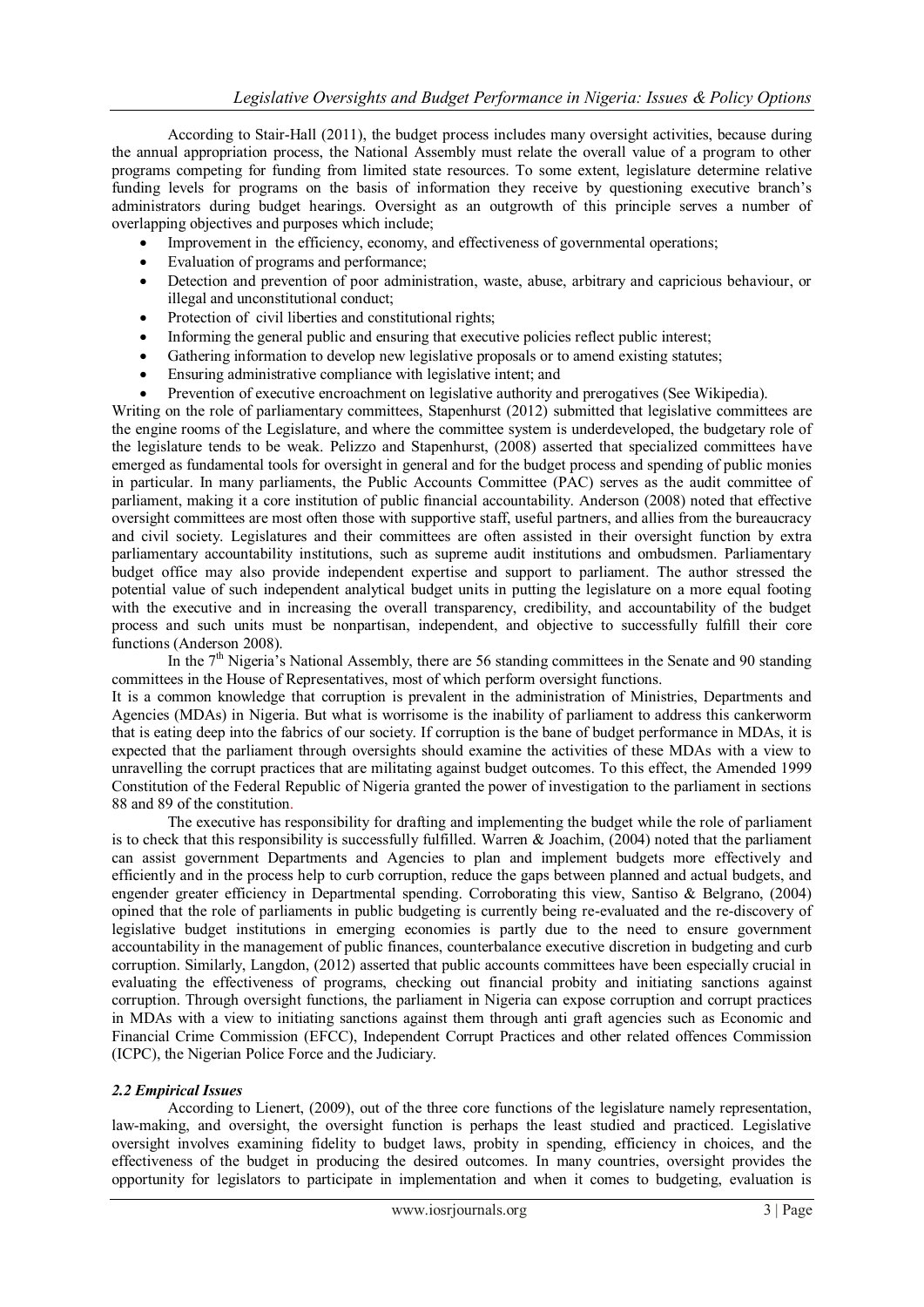needed to assess how well policies have been implemented (Lienert 2009). The analysis of the authors reveals that legislatures in parliamentary systems are generally better equipped to oversee government activities than legislatures in presidential systems. In the budget process of presidential systems, legislatures are generally the most active in the preparation of the budget, whereas legislatures in parliamentary systems are the most active in approving the budget.

Warren & Joachim, (2004) noted that parliament's 'power of the purse' is a fundamental feature of democracy. The vast majority of democratic constitutions require appropriations and taxation measures to be approved by parliament in order to become effective, and as a result, parliament must ensure that the revenue and spending measures it authorizes are fiscally sound, match the needs of the population with available resources, and are implemented properly and efficiently. They further asserted that stronger parliamentary budget oversight has many supporters and detractors. On the positive side, it is argued that effective parliamentary oversight of public budgets is central to democratization and improved budget management because the parliament has a role to ensure that the nation"s priorities are adequately reflected in the nation"s major fiscal plan - the budget. Nevertheless, it is argued that parliament usually does not have sufficient information or technical capacity to play an effective role in the budget process. The executive will always have a greater information base than the legislature, and the parliament will enter the process at a later stage. Moreover, most parliamentary committees in developing and transitional countries do not have sufficient technical research, or even administrative capacity to conduct oversight functions (See Warren & Joachim 2004).

Commenting on the challenges facing legislative oversight, Santiso & Belgrano, (2004) submitted that one of the greatest challenges remains to strengthen democratic accountability while ensuring fiscal discipline. They further revealed that there has been increased legislative activism in public budgeting in recent years after decades of rocked executive-legislative relations since the restoration of democracy. They nevertheless argued that the contribution of the legislature to budget oversight remains inhibited by structural factors, both internal and external to legislative organisation. Effective legislative budgeting requires the capacity to discharge budgetary functions effectively and responsibly, as well as the existence of an enabling environment. Ultimately, the governance of the budget reflects a delicate balance between executive power and legislative oversight whose effectiveness is largely determined by the broader governance context of budget policy-making (Santiso & Belgrano 2004).

Langdon, (2012) noted that one crucial challenge which parliaments face is how their increased influence can contribute to governance improvements and overwhelming policy priority of countering poverty. The basis of its thrust is the experience emerging in various parliaments that suggests that effective oversight can greatly increase social accountability of governments, and thereby contribute to a significant result from poverty reduction policy goals.

In his submission on the challenges of parliaments to accelerate poverty reduction through financial oversight, Langdon, (2012) noted that there are those who would seriously question such a possibility and it is common to hear major objections to a significant parliamentary role in economic policy making. Firstly, parliamentarians lack the technical expertise to be able to participate in economic planning and analysis, and therefore cannot be expected to be real players in the financial policy process. Secondly, parliamentarians are pushed by the pressures of local constituency interests and will seek to increase spending in their areas -- thus accelerating spending in general and distorting overall budgets. Thirdly, parliaments are too subject to political party dominance that prevents the exercise of significant oversight responsibilities on the executive, and can make members of parliaments subservient to partisan priorities in analysing resource allocation and service delivery issues (Langdon 2012).

Onyekpere, (2013) observed that oversight visits and investigations are not ends in themselves. It will be unproductive and wasteful of public resources if no follow-up remedial action is founded on them. The challenge to the National Assembly is to put their budget monitoring reports with well-researched recommendations in the public domain with a view to gaining public support. Similarly, Obayuwana, (2012) noted that legislative oversight the world over is largely seen as the process by which a legislative body takes an active role in understanding and monitoring the performance of the executive arm and apply this knowledge to its other primary functions. The legislature has to know and understand the operations of the executive branch in order to make informed decisions on the laws which it passes and the financial decisions which it makes. The author asserted further that legislative oversight provides a powerful check on the executive authority, enhancing accountability where a dominant executive branch might otherwise operate with impunity and noted that the primary objective of legislative oversight is to detect problems and deficiencies in the delivery of government services.

According to Stair-Hall, (2012) Legislative oversight is the specific focus of some legislative activities and it is an integral part of the legislative process that is often difficult to separate from the lawmaking process. The most direct and formal oversight functions are carried out by special or select committees that the National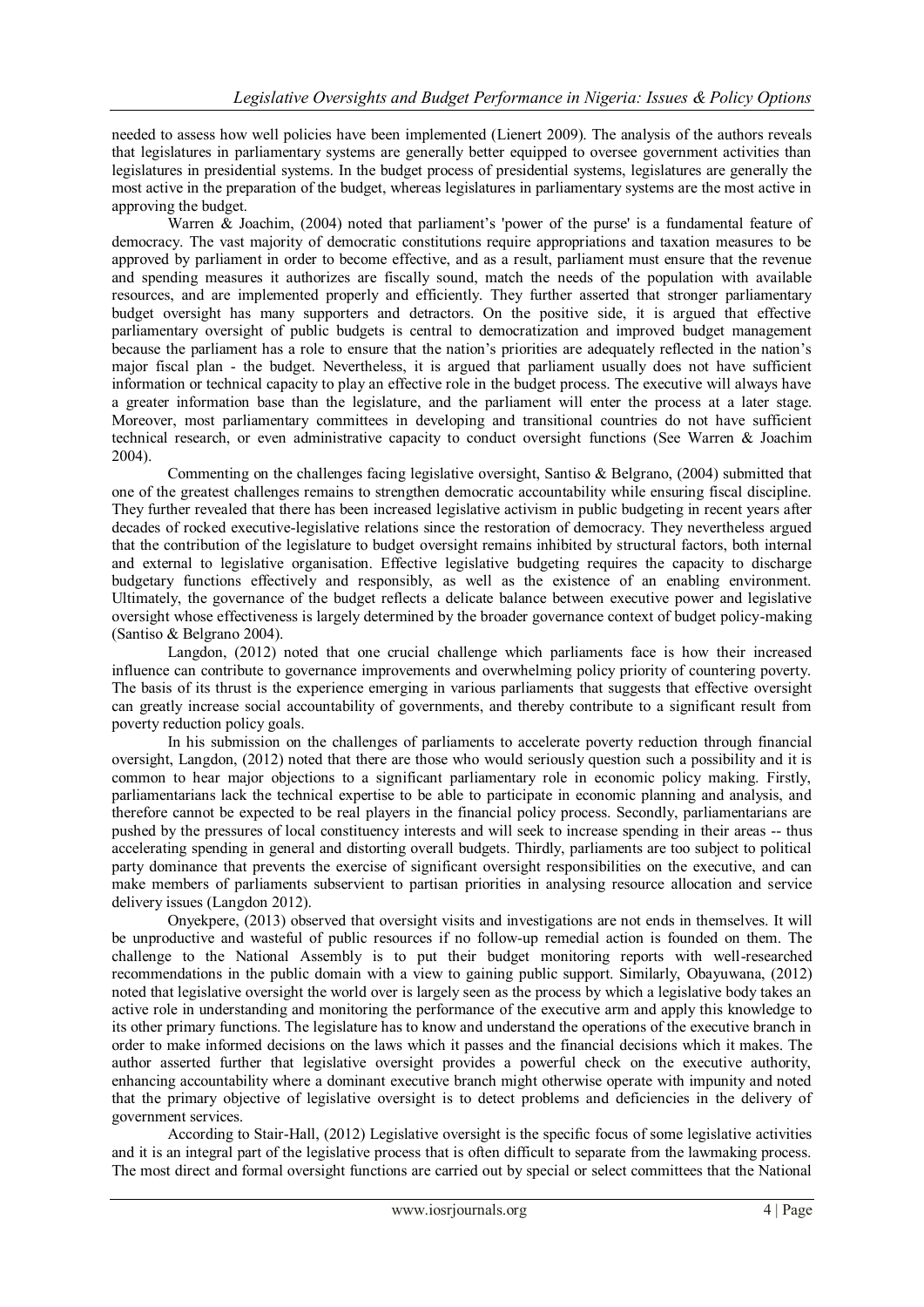Assembly has created to review very specific and narrowly define issues. These committees may consist exclusively of legislators or they may include legislators as part of a broader committee membership.

In the words of the Public Accounts Committee of the New South Wales Australia, the Parliament is the centre of the accountability of the public sector and that it is through its accountability to the parliament that the public sector is ultimately accountable to the people. Hubbard, (2012) noted that despite the great deal of talk about transparency and accountability, parliamentary oversight remains more an idea than a reality. He asserted that if parliamentary oversight is to be truly effective, parliamentary best practices must be identified and implemented. This means that oversight committees must have true independence in the pursuit of transparency and accountability, clear and expansive powers to conduct necessary investigations, support from political leadership, meaningful inclusion of the opposition parties, adequate resources for oversight bodies, and strong links to other relevant agencies. Political interference and lack of resources in particular, have hampered parliamentary oversight in other Commonwealth states. He stated further the need to include non-parliamentary oversight bodies like the Ombudsman and the Auditor General, as well as civil society, to work with the Government to improve transparency and accountability (Hubbard 2012).

Corder, (1999) noted that accountability now means more than financial accountability because it means accountability in the wider sense, openness as well as responsiveness where the executive must account on a wide range of issues and may be called to justify its actions. National Assembly must provide for mechanisms to ensure executive organs are accountable and to maintain oversight of these organs.

Williams, (2012) asserted that parliamentary oversight function is one of the cornerstones of democracy. Oversight is a means for holding the executive accountable for its actions and for ensuring that it implements policies in an effective manner. The robust monitoring of the executive by the parliament is an indicator of good governance. Besides the parliament"s legislative function, it is through oversight that the parliament can ensure a balance of power and assert its role as the defender of people"s interests. According to him parliamentarians conduct oversight in order to ensure transparency and openness of executive activities; hold the executive branch accountable; provide financial accountability; and uphold the rule of law. Williams (2012) therefore, identified the most common tools and mechanisms used by the parliament to conduct oversight to include: questions to ministers (oral and written), interpellation, and votes of no confidence. Other tools include mechanisms related to budgetary oversight, impeachment, and the possibility for the parliament to establish ad-hoc committees, commissions of enquiry or an ombudsman"s office. The author stressed the need to strengthen the oversight function of parliament through parliament"s institutional and legal framework to encourage parliament to make effective use of their powers of oversight. Aside from the provision of oversight tools, this framework should provide for the independence of the parliamentary institution and the immunity of the MPs. These protections allow Parliament to challenge the executive without fear of retaliation against their person. The parliament"s legal framework should also include rights, such as access to information, that give them the capacity to conduct inquiries that reach the heart of the government (Williams 2012).

Langdon, (2012) added that the most important ongoing instruments of effective parliamentary action on financial policy have been parliamentary committees and that finance or budget committees have been especially important with respect to budget planning, to reviewing budget allocation details and to pursuing financial reporting goals. He noted that scrutiny of specific spending and revenue details in themselves are not sufficient areas where Parliaments should concentrate in working for the poor in the financial oversight context. The author further identified four fundamental poverty reduction priorities that should also preoccupy parliaments in many countries to include: participation of the poor; public service implementation effectiveness; policy impact review and poverty monitoring; and macro-economic management.

## **III. Methodology**

The study adopts a survey method using both primary and secondary data. The population of the study included all Federal Ministries, Departments and Agencies (MDAs) and all oversight committees in the National Assembly in Nigeria. Simple random sampling technique was adopted to select the MDAs and oversight committees for the study. Fifty (50) Federal Ministries, Departments and Agencies (MDAs) and fifty (50) oversight committees were selected for the fieldwork. The MDAs were selected based on two considerations namely; their sizes and those MDAs where issues of fiscal/economic relations have become especially controversial and volatile in recent times. Primary data were sourced through a survey method involving the use of in-depth interviews and structured questionnaires. Secondary data were derived from Central Bank of Nigeria (CBN) Statistical Bulletins, National Bureau of Statistics (NBS), and the Office of the Accountant General of the Federation (OAGF). The data gathered from the use of questionnaires and interviews on the role of legislative oversights on budget performance were analyzed using descriptive statistics and analytical approaches, while the secondary data on budget performance were analyzed using simple percentages.

## **IV. Data Analysis And Presentation Of Results**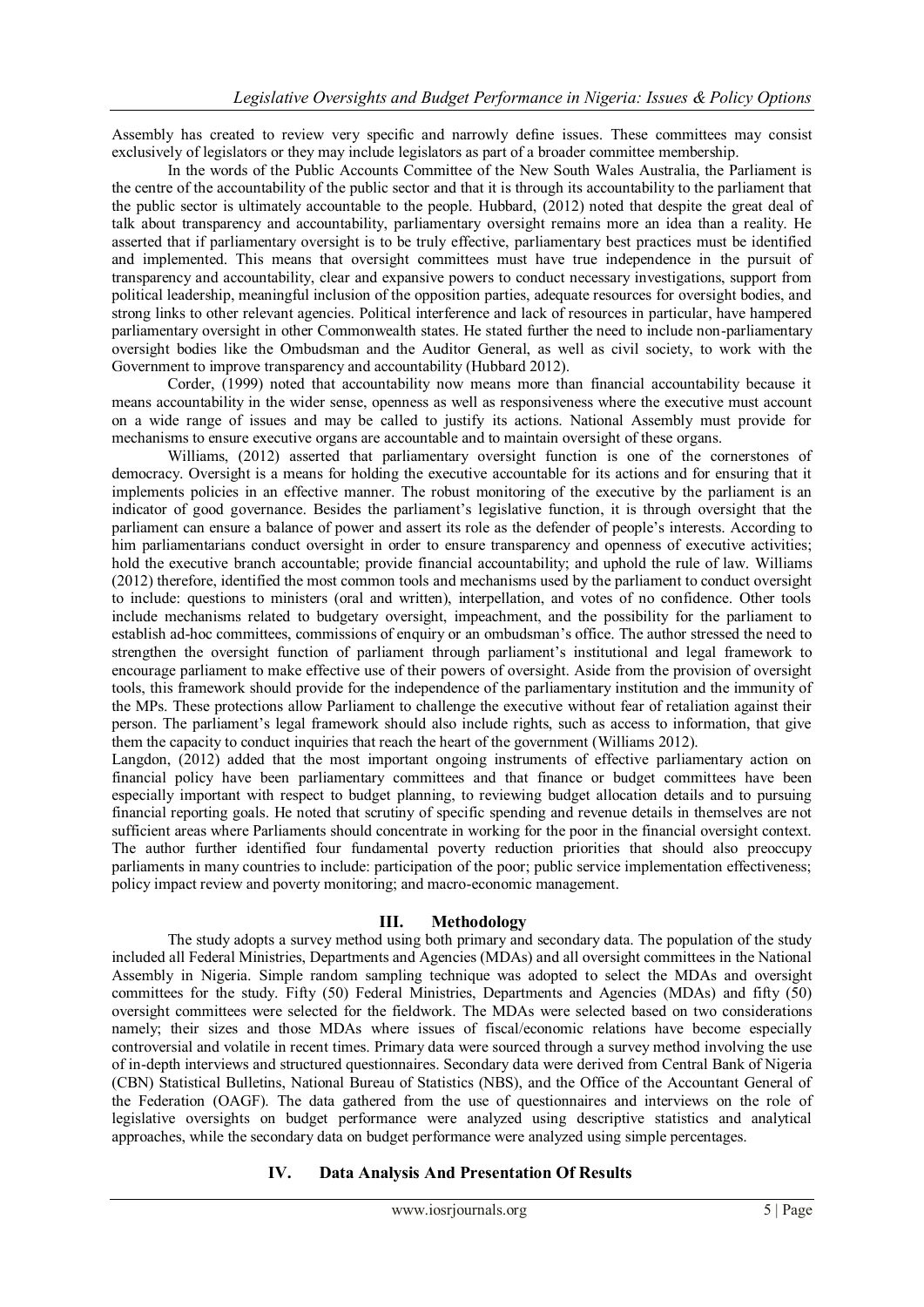Available data from the Central Bank of Nigeria (CBN) reveal the total, recurrent and capital expenditures of the federal government of Nigeria from 1999-2012. The country"s total expenditure for the period stood at N32, 432,489.68 million. A breakdown of the figure shows that recurrent expenditure accounted for N22, 073,767.38 million while capital expenditure accounted for N 9,345,618.10 million (See table 1). Further analysis shows that recurrent expenditure as a percentage of total expenditure averaged 62% for the period, while capital expenditure as a percentage of total expenditure averaged 31% during the period under review. This analysis further confirmed the fact that government expenditure had been dominated by recurrent expenditure since the advent of democracy in the fourth Republic in Nigeria.

| Year         | <b>Total Expenditure</b> | Recurrent<br>Expenditure | Recurrent Exp as %<br>of Total Exp | Capital<br>Expenditure | Capital Exp as %<br>of Total Exp |
|--------------|--------------------------|--------------------------|------------------------------------|------------------------|----------------------------------|
| 1999         | 947,690.00               | 449,662.40               | 47.44                              | 498,027.60             | 52.54                            |
| 2000         | 701,059.40               | 461,600.00               | 65.84                              | 239,450.90             | 34.16                            |
| 2001         | 1,018,025.60             | 579,300.00               | 56.90                              | 438,696.50             | 43.09                            |
| 2002         | 1,018,155.80             | 696,800.00               | 68.44                              | 321,378.10             | 31.56                            |
| 2003         | 1,225,965.90             | 984,300.00               | 80.29                              | 241,688.30             | 19.71                            |
| 2004         | 1,426,200.00             | 1,032,700.00             | 72.41                              | 351,300.00             | 24.63                            |
| 2005         | 1,822,100.00             | 1,223,700.00             | 67.16                              | 519,500.00             | 28.51                            |
| 2006         | 1,938,002.50             | 1,290,201.90             | 66.57                              | 552,385.80             | 28.50                            |
| 2007         | 2,450,896.70             | 1,589,270.00             | 64.84                              | 759,323.00             | 30.98                            |
| 2008         | 3,240,820.00             | 2,117,362.00             | 65.33                              | 1,123,458.00           | 34.61                            |
| 2009         | 3,452,990.80             | 2,300,194.30             | 66.61                              | 1,152,796.50           | 33.39                            |
| 2010         | 4,194,217.88             | 3,310,343.38             | 78.93                              | 883,874.50             | 21.07                            |
| 2011         | 4,299,155.10             | 3,054,333.40             | 71.04                              | 918,548.90             | 21.37                            |
| 2012         | 4,697,210.00             | 2,984,000.00             | 63.53                              | 1,345,190.0            | 28.64                            |
| <b>Total</b> | 32,432,489.68            | 22,073,767.38            | 68.06                              | 9,345,618.10           | 28.8                             |

**Table 1: The Expenditures of the Federal Government of Nigeria from 1999-2012 (N' million)**

*Sources: CBN Statistical Bulletin 2011, 2012 Budget Document and Budget Review* 

Despite spending over N32 trillion in the past 14 years, Nigeria is still characterised by high rate of poverty, unemployment, income inequality, infant and maternal mortality and decay in infrastructure. The country still suffers from inadequate supply of electricity, water, housing, health, transport and educational facilities. One of the possible explanations advanced for the poor state of infrastructure in Nigeria is poor budget implementation by Ministries, Departments and Agencies (MDAs). It has also been advocated that the poor nature of budget performance in Nigeria since the advent of democracy in 1999 is ineffective oversight functions by the legislative arm of government. Though corruption could also be seen as one of the major factors responsible for the implementation status of the federal government budget, but indications are that corrupt practices preponderance in public offices in the country is as a result of weak oversight function by the parliament who are supposed to act as checks and balances on the activities of the executive arm of government. Though, the National Assembly has exposed monumental corruption in the Power and Oil sectors of Nigeria, but the lack of commitment to ensure the struggle is pushed beyond the exposure seriously hinders the eradication of the scourge in our society.

Figure 1 shows the expenditures of the federal government of Nigeria from 1999-2012. A further analysis of the capital expenditure component of the aggregate expenditure shows that despite the low percentage of capital expenditure as a proportion of total expenditure in the budget, the implementation level of capital projects in the country had been abysmal.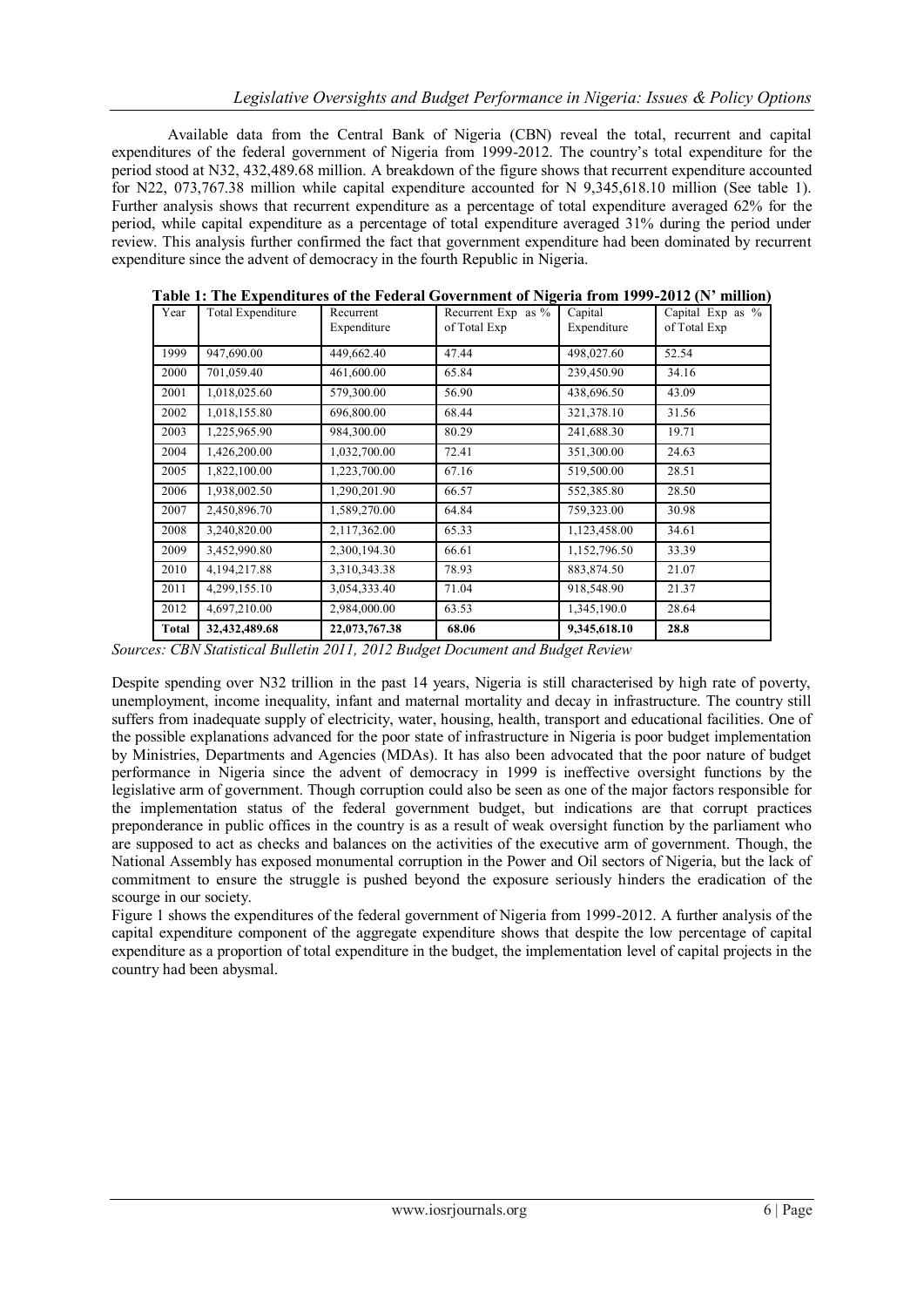

**Figure 1: The Expenditures of the Federal Government of Nigeria from 1999-2012 (%)**

## *4.1 Legislative Oversights and Capital Projects Implementation in Nigeria*

The Federal Government capital budgets have been poorly implemented by the executive since the advent of democracy in the Fourth Republic. Even though the recurrent-capital expenditure ratio has always been in the neighborhood of 70% to 30%, the capital budgets have always witnessed abysmal performance at the end of the fiscal year. Onyekpere, (2013) submitted that since 1999, hardly has capital budget implementation risen above 50 per cent at the end of the fiscal year. The implications of this are poor social indicators, infrastructural deficit, mass unemployment and high rate of poverty and underdevelopment.

The role of the legislature in all of these is to ensure through oversights that MDAs utilize the funds allocated to them efficiently and effectively with a view to preventing reckless spending, diversion and mismanagement of public funds. For instance, the 2012 capital budget implementation was only 25% as at September. At the end of the year in December only about 50% of the capital budget was implemented. The poor performance of capital budgets in Nigeria over the years is a function of multi-dimensional variables among which is corruption which is supposed to be checked by effective legislative oversights. It is important to note that the National Assembly is empowered to conduct investigations into any matter or thing with respect to which it has power to make laws. It also has power to conduct investigations into the conduct or affairs of any person, authority, ministry or government department charged, or intended to be charged with the duty or responsibility of executing or administering laws enacted by it and the disbursement or administration of funds appropriated or to be appropriated by the lawmakers. These powers are meant inter alia to correct defects in existing laws and for the enactment of new laws, expose corruption, inefficiency or waste in the system and waste in the administration or disbursement of moneys appropriated by the legislature (See Section 88 of the 1999 Constitution). Table 2 shows the Capital Expenditure Performance of MDAs as at December 31st, 2012.

| <b>MDAs</b>     | 2012     | 2012     | % Released | Amount  | $\frac{1}{2}$<br><b>MDAs</b> | Amount   | $\%$     |
|-----------------|----------|----------|------------|---------|------------------------------|----------|----------|
|                 | Budgeted | Actual   |            | Cashed- | Balance.@                    | Utilized | Utilized |
|                 |          | Releases |            | Back    | Dec.31                       |          |          |
|                 |          |          |            |         |                              |          |          |
| Presidency      | 15.66    | 13.57    | 86.7       | 12.02   | 0.29                         | 11.73    | 74.9     |
| <b>SGF</b>      | 32.73    | 21.82    | 66.7       | 16.23   | 5.56                         | 10.67    | 32.6     |
| Youth Devt      | 7.15     | 4.35     | 60.8       | 3.33    | 0.36                         | 3.32     | 46.4     |
| Agriculture     | 48.19    | 32.47    | 67.4       | 26.4    | 0.25                         | 26.14    | 54.2     |
| Water Resources | 79.33    | 55.56    | 70.0       | 39.76   | 0.54                         | 39.22    | 49.4     |
| Defence         | 45.44    | 37.49    | 82.5       | 37.49   | 3.16                         | 34.33    | 75.5     |
| Education       | 66.83    | 47.59    | 71.2       | 36.46   | 1.62                         | 34.83    | 52.1     |
| Health          | 60.95    | 45.00    | 73.8       | 37.17   | 3.49                         | 33.68    | 55.3     |

**Table 2: Capital Expenditure Performance of MDAs as at December 31st, 2012 (N' Billion).**

*Source: Authors' computation*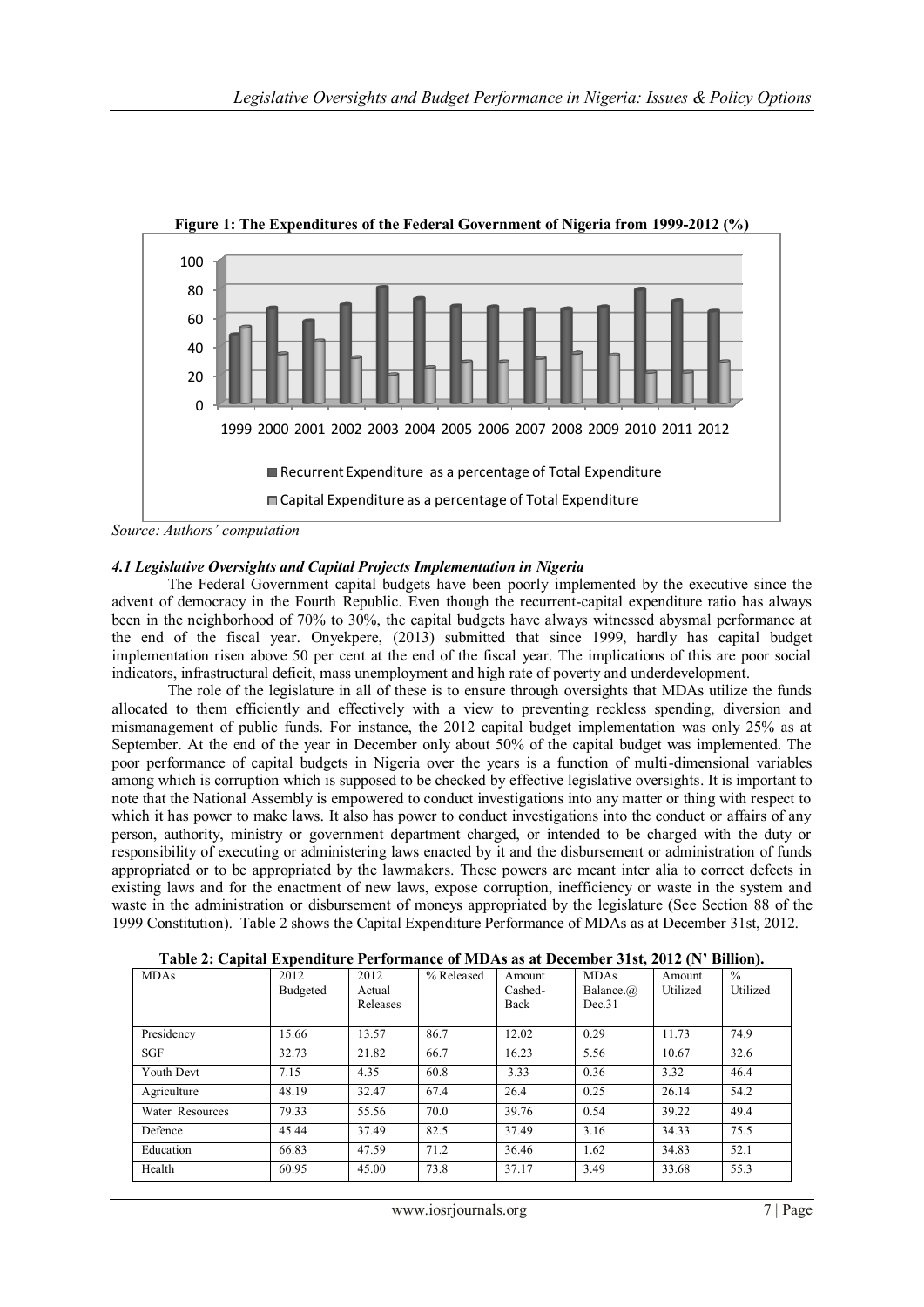| Power           | 75.49    | 52.03  | 68.9 | 41.10  | 1.55  | 39.55  | 52.4 |
|-----------------|----------|--------|------|--------|-------|--------|------|
| Works           | 159.46   | 125.57 | 78.7 | 125.43 | 14.08 | 125.29 | 99.8 |
| Transport       | 46.86    | 31.51  | 67.2 | 26.94  | 2.92  | 24.02  | 51.5 |
| Mines & Steel   | 3.17     | 1.98   | 62.5 | 1.50   | 0.37  | 1.47   | 46.4 |
| Aviation        | 43.16    | 33.10  | 76.7 | 31.01  | 0.59  | 30.95  | 71.7 |
| <b>FCTA</b>     | 46.26    | 35.53  | 76.8 | 33.37  | 0.14  | 33.36  | 72.1 |
| Foreign Affairs | 7.45     | 5.99   | 80.4 | 5.28   | 0.43  | 5.23   | 70.2 |
| Interior        | 7.56     | 5.12   | 67.7 | 4.21   | 0.10  | 4.2    | 55.5 |
| Petroleum       | 8.13     | 5.29   | 65.1 | 3.98   | 2.25  | 1.73   | 76.9 |
| Science & Tech  | 27.31    | 18.57  | 67.9 | 13.15  | 0.76  | 13.07  | 47.9 |
| Others          | 642.71   | 320.19 | 49.8 | 245.17 | 14.54 | 213.44 | 33.2 |
| Grand Total     | 1.345.19 | 1,017  | 75.6 | 739.3  | 53.0  | 686.3  | 51.0 |

*Legislative Oversights and Budget Performance in Nigeria: Issues & Policy Options*

*Source: Office of the Accountant General of the Federation (OAGF). A Review of 2013 Appropriation Bill of the Federal Government of Nigeria by NILS*

Table 2 presents the detailed capital budget performance of MDAs as at December 31<sup>st</sup> 2012. A total of N1, 017 billion (representing 75.6%) was released against N1, 345 billion appropriated in the budget. Out of the total capital budget released, N686.3 billion (representing 51 %) was utilized. The amount cashed back during the period was N739.3 billion, while N53 billion was MDAs Balance. However, the detailed capital budget performance of MDAs, as measured by the ratio of utilization to amount cash-backed of total releases was relatively unsatisfactory. On the average, the ratio of capital utilization performance to amount cash-backed of total releases was 51%. Despite the fact that only about 25% of the capital budget was yet to be released as at December 31<sup>st</sup>, 2012, about half of the capital funds released for 2012 were not utilized by MDAs. Therefore, the capital budget performance measured as the ratio of cash utilization by MDAs to the total 2012 appropriation was poor. The main reasons which accounted for the poor performance of capital budget in 2012 include; non-release of adequate capital funds to MDAs, late release of funds to MDAs and non-utilization of released funds by MDAs. These factors can be minimized or eliminated by effective oversight functions by the parliament.

The performance of MDAs in terms of capital funds releases and utilization is mixed because some MDAs performed creditably well in relation to their releases, while others performed poorly. For instance, table 1 reveals the MDAs that recorded the highest percentage of capital budget releases. The Presidency recorded the highest percentage of capital budget releases of 86.7% followed by Defence (82.5%), Foreign Affairs (80.4%), Works (78.7%), FCTA (76.8%), Aviation (76.7%), and Health (73.8%). The MDAs that recorded the lowest percentage of capital releases include; Youth Development (60.8%), Housing (64.6%), Petroleum (65.1%), Transport (67.2%), and Science & Technology (67.9%), In terms of funds utilization, Works, Defence and Petroleum recorded 99.8%, 76.9% and 75.5%, respectively, to come tops, while the MDAs that recorded the lowest include; ICPC (33.8%), Trade & Investment (42.3%), Labour & Productivity (44.9%), Women Affairs  $(46.5\%)$ , Mines & Steel  $(46.4\%)$ , Justice  $(47.9\%)$  and Science & Technology  $(47.9\%)$ . Figure 2 shows the 2012 Budgeted, Actual and Utilized funds.

# **Figure 2: Capita Budget Utilization Level as at December, 2012 (N billion)**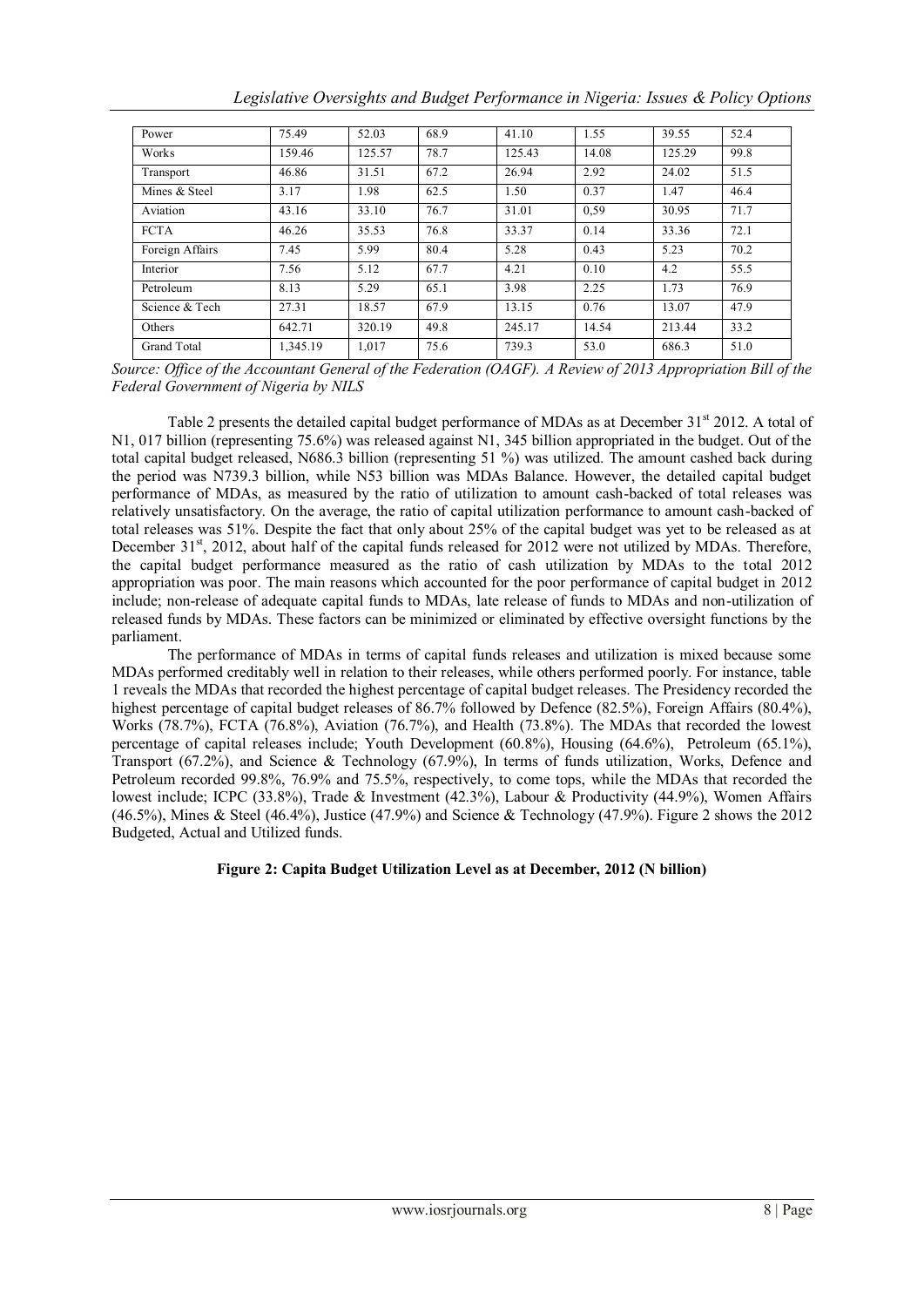

### *Source: Authors' computation*

Nakamura, (2008) submitted that the problem of budget implementation in Nigeria is that Nigerians are not receiving value for money spent when programs are not implemented by the executive (large sums are returned to the treasury because of the inability to spend the funds), resources are diverted through corruption, inefficient choices are made, and so many of the outcomes they seek worsen even as spending increases. Figure 3 shows the percentage of capital funds utilization in Nigeria in 2012.



**Figure 3: Capita Budget Utilization Level as at December, 2012 (Percentage)**

# *4.2 Responses from Respondents on the Relationship between Oversights and Budget Performance*

The responses from the respondents revealed that most oversight committees conduct oversights on MDAs under their supervision annually. 90% of the respondents interviewed agreed that their supervising committees conduct oversight on them every year. This shows that these committees are committed to their constitution responsibility of investigating MDAs in accordance with section 88 and 89 of the amended 1999 Constitution of the Federal Republic of Nigeria. However, 64% of the respondents submitted that oversight functions have not been able to reduce corruption in MDAs in Nigeria. 88% of the respondents agreed that capital budget performance has been poor in MDAs since 1999 and 80% of them agreed that corruption is one of the major factors responsible for poor budget performance of MDAs in Nigeria (See table 3).

| Table 3: Responses on the Relationship between Legislative Oversights and Budget performance |  |  |
|----------------------------------------------------------------------------------------------|--|--|
|                                                                                              |  |  |

|                   |           | - - - - - | ---------                   | -------------            |
|-------------------|-----------|-----------|-----------------------------|--------------------------|
| C/N<br><b>DII</b> | Responses |           | (0/0)<br>Agree <sup>d</sup> | -<br>(9/6)<br>Jisa greed |
|                   |           |           |                             |                          |

*Source: Authors' computation*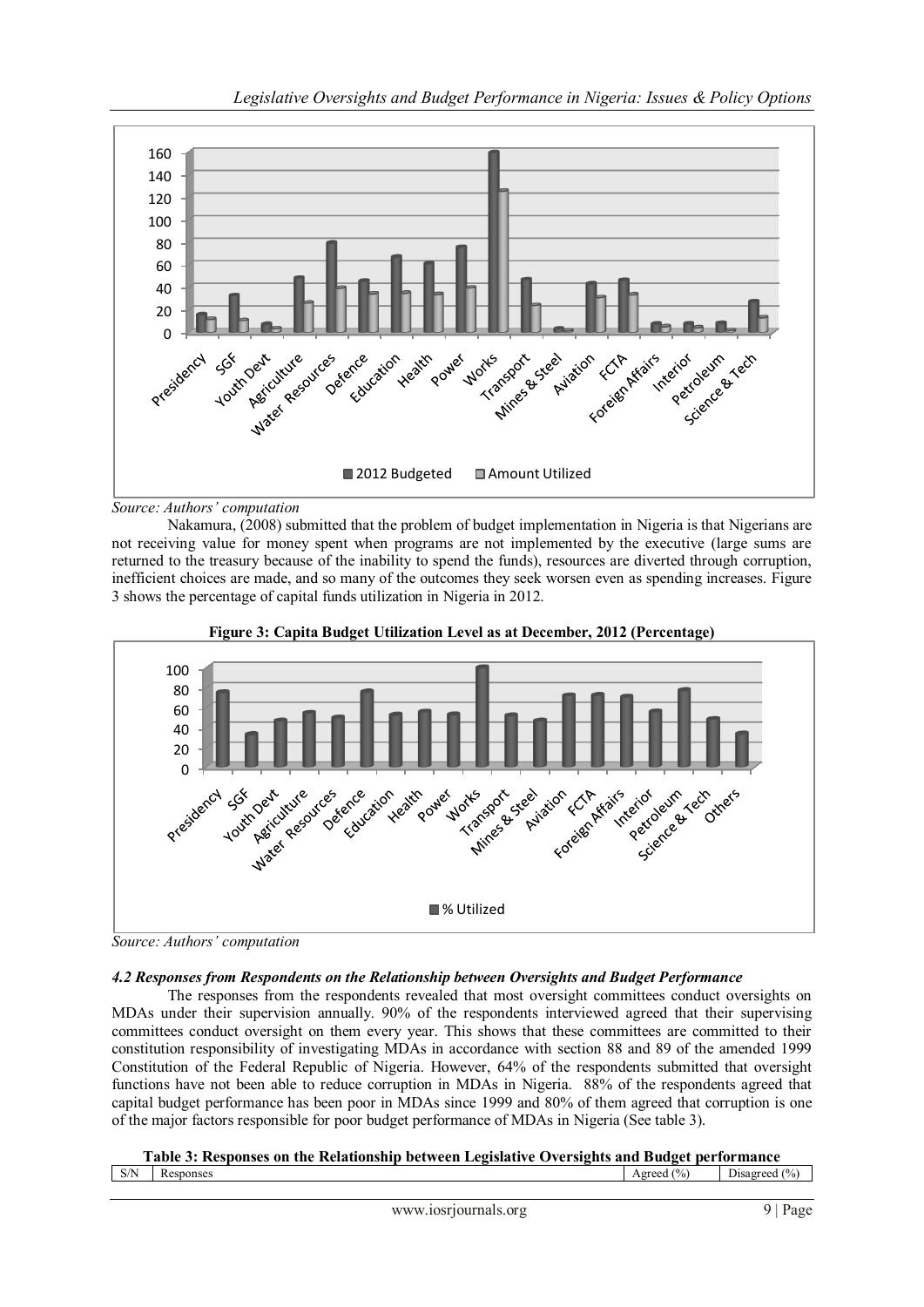| 1.             | Legislative committees conduct oversight functions on MDAs annually.                        | 90 | 10 |
|----------------|---------------------------------------------------------------------------------------------|----|----|
| 2.             | Legislative oversights have not been effective in enhancing budget                          | 85 | 15 |
|                | performance of MDAs in Nigeria                                                              |    |    |
| 3 <sub>1</sub> | Capital budget performance has been poor in MDAs since 1999                                 | 88 | 12 |
| 4.             | Corruption is one of the major factors responsible for poor budget performance of MDAs      | 80 | 20 |
|                | in Nigeria                                                                                  |    |    |
| 5.             | Most oversight committees are not involved in MDAs budget process: formulation,             | 68 | 32 |
|                | implementation, evaluation, etc.                                                            |    |    |
| 6.             | Oversight function have not been able to reduce corruption in MDAs in                       | 64 | 36 |
|                | Nigeria                                                                                     |    |    |
| 7 <sub>1</sub> | Most members of oversights committees do not have adequate information base on budget       | 67 | 33 |
|                | performance of MDAs in Nigeria                                                              |    |    |
| 8.             | Most MDAs do not have the requisite knowledge of budget implementation                      | 69 | 31 |
| 9.             | Legislative oversight can be utilized as a vehicle for reducing corruption in MDAs in       | 90 | 10 |
|                | Nigeria                                                                                     |    |    |
| 10             | Legislative oversight can also be utilized as a vehicle for enhancing budget performance in | 95 | 05 |
|                | Nigeria                                                                                     |    |    |

*Source: Author's computation from questionnaires and interviews*

Furthermore, 67% of the respondents agreed that most members of oversights committees do not have adequate information base on budget performance of MDAs in Nigeria, just as 64% of them believed that most oversight committees are not involved in MDAs budget process especially in the areas of budget formulation, implementation, evaluation, etc. Although, 69% of the respondents believed that most MDAs do not have the requisite knowledge of budget implementation, but over 90% of them agreed that legislative oversight can be utilized as a vehicle for reducing corruption and accelerating budget performance in MDAs in Nigeria. Figure 4 shows the responses of the respondents interviewed on the relationship between legislative oversights and budget performance.



**Figure 4: Responses on Legislative Oversights and Budget performance in Nigeria**

*Source: Authors' computation*

## **V. Findings And Policy Implications Of The Study**

From the analysis of the primary and secondary data gathered through interview and questionnaires, the paper discovered the following; Firstly, it was discovered that legislative oversights are conducted annually on Ministries, Departments and Agencies (MDAs) since 1999 in Nigeria, and these oversight functions have increased tremendously during the period. This implies that the parliament have been carrying out oversight functions on the executive arm of government as stipulated in Sections 88 and 89 of the Amended 1999 Constitution of the Federal Republic of Nigeria. Therefore, it has become a norm for MDAs to welcome oversight committees every year in Nigeria.

Secondly, it was found out that the performance of capital budget has been poor in Ministries, Departments and Agencies (MDAs) since 1999 in Nigeria. This implies that every year the Federal government continues to appropriate funds for capital projects, and these projects are either never executed or poorly implemented by the executive arm of government. The implications of poor budget performance include; high rate of poverty, unemployment, income inequality, infant and maternal mortality and decay in infrastructure. Others are inadequate supply of electricity, water, housing, health, transport and educational facilities.

Though, legislative oversights have been regular in Nigeria since 1999, but they have not been very effective in promoting budget performance. Hence, the predominance of poor capital budget implementation by Ministries, Departments and Agencies (MDAs) in the country. Oversight functions are expensive to embark upon by the parliament because of the resources needed which include; time, financial, human and material resources. It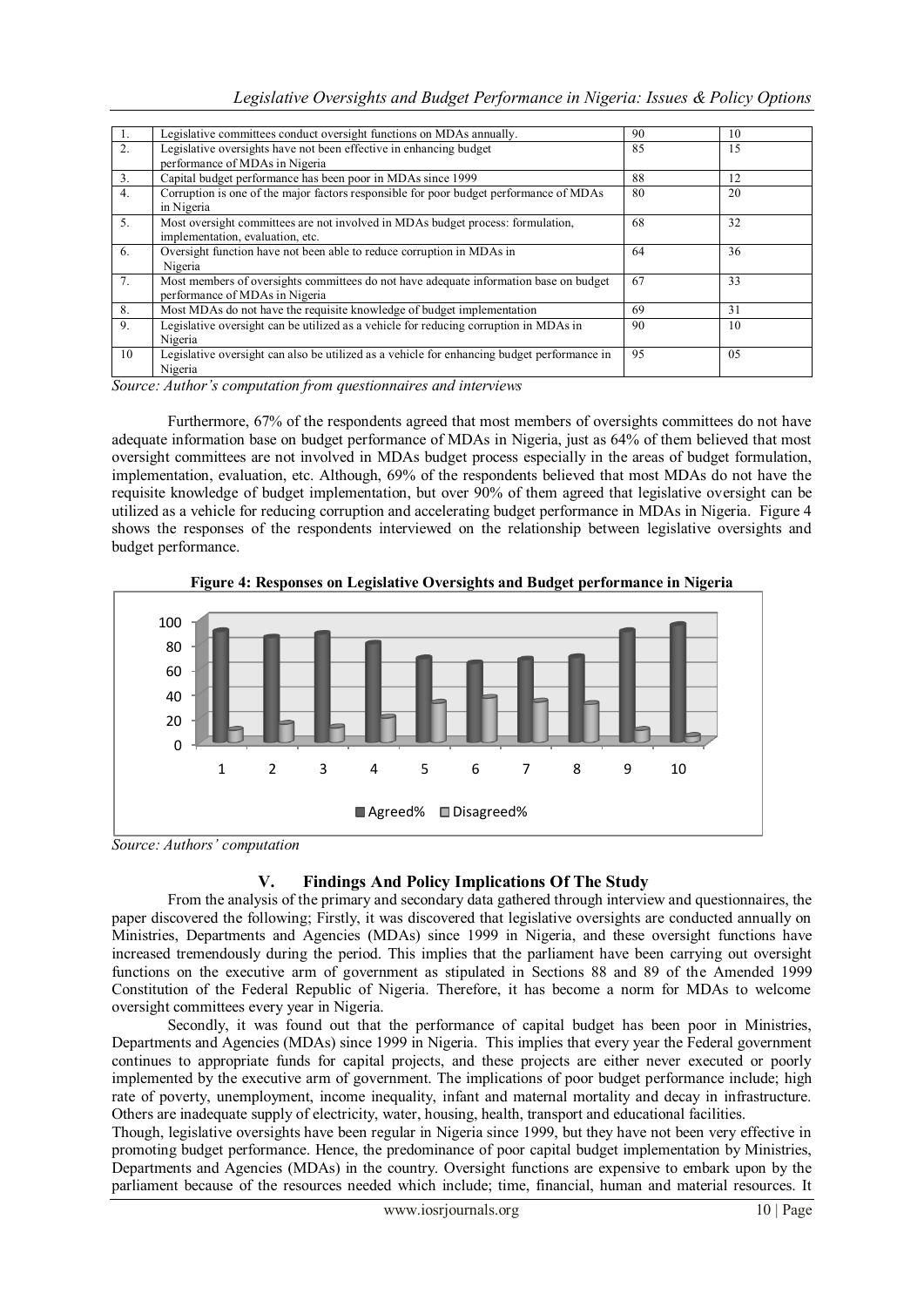would amount to waste of time and resources if oversights do not achieve its purpose of accelerating economic development through the minimization of corruption and the maximization of budget outcomes. This will make the annual budget to become a mere ritual instead of being an instrument for delivering the dividends of democracy to the people.

Fourthly, it was further discovered that corrupt practices are endemic in Ministries, Departments and Agencies (MDAs) and this contributes to the preponderance of poor capital projects implementation in Nigeria. Furthermore, the study also found out that the parliament through oversight functions is not doing enough to expose corruption within the Ministries, Departments and Agencies (MDAs). The implication of this finding is that most of the funds appropriated for projects that would have transform the lives of the people would end up in private hands because most public officers would continue to convert public funds to their private use with impunity since there are no effective checks and balances from the legislative arm of government through oversights.

In addition, the study revealed that some oversight committees do not have the desired information base for effective and efficient oversights and some committee staff do not have the adequate requisite skills, expertise and administrative capacity in budget monitoring and evaluation. Finally, it was discovered that most oversight committees are not involved in the complete budget cycle. Apart from budget approval or enactment, most oversight committees are not involved in the preparation, execution, implementation and evaluation of the budgets of MDAs under their supervision. If most of the oversight committees are not involved in the preparation, implementation and evaluation of the budgets of the MDAs under their supervision, the potency of their oversight will be stumpy. Oversight functions will be more effective if the committees are well involved in the entire budget process as this will make them have access to all the useful information during budget appraisal.

## **VI. Policy Options And Conclusion**

The policy options for Nigeria based on the findings and policy implications of the study are as follows; Given that many MDAs are supervised annually by the parliament through oversights, there is the need for the parliament to be consistent in their activities. There is the need for routine oversight visits and investigations into the activities of Ministries, Departments and Agencies (MDAs). Oversight functions should be strengthened and carried out more purposefully, regularly and consistently to determine the level of budget implementation.

Also, since inadequate information base hinder oversight functions, it is therefore recommended that more information or data base should be maintained by parliamentary committees to enable them perform their functions effectively and efficiently. There is also the need to strengthen the relationship between oversight committees and the MDAs under their supervision. This will ensure that the committees are consulted and involved during budget preparation, formulation, implementation, monitoring and evaluation. This will help to ease oversight activities and promotes budget performance.

In addition, it was discovered that legislative oversight can be utilized as a vehicle for corruption minimization and budget outcomes maximization in Nigeria. Consequently, to ensure accountability and transparency in the management of public funds, the parliament needs to use oversight as one of the major weapons to ensure that the Appropriation Act as passed by the parliament is well executed by the executive. If well managed, oversight is capable of exposing corrupt practices in public offices and accelerates the implementation of the budgets of MDAs.

Furthermore, it is also important for oversight committees' members to be more transparent and accountable in the performance of their oversight activities if they are to reduce the widespread corrupt practices in MDAs after all, he who must come to equity must come with clean hands. Any corrupt public officer discovered by the parliament during oversights should be immediately handed to anti-corruption agencies such as the Economic and Financial Crime Commission (EFCC), Independent Corrupt Practices and other related Offences Commission (ICPC) and the Nigerian Police Force for prosecution. This will immensely help to expose and reduce the scourge of corruption among public office-holders in the country.

Furthermore, there is the need to train the administrative heads of MDAs and oversight committees' members and staff on budget formulation, preparation, implementation, monitoring and evaluation with a view to ensuring that budget outcomes are achieved. If the parliamentary committees are to get the co-operation from the general public, there is the need to make public the results of oversight investigations into the activities of MDAs. This will enable the general public to help parliament to monitor the capital projects in their areas to ascertain the implementation status and feed the legislature with information necessary for effective oversights.

## *6.1 Conclusion*